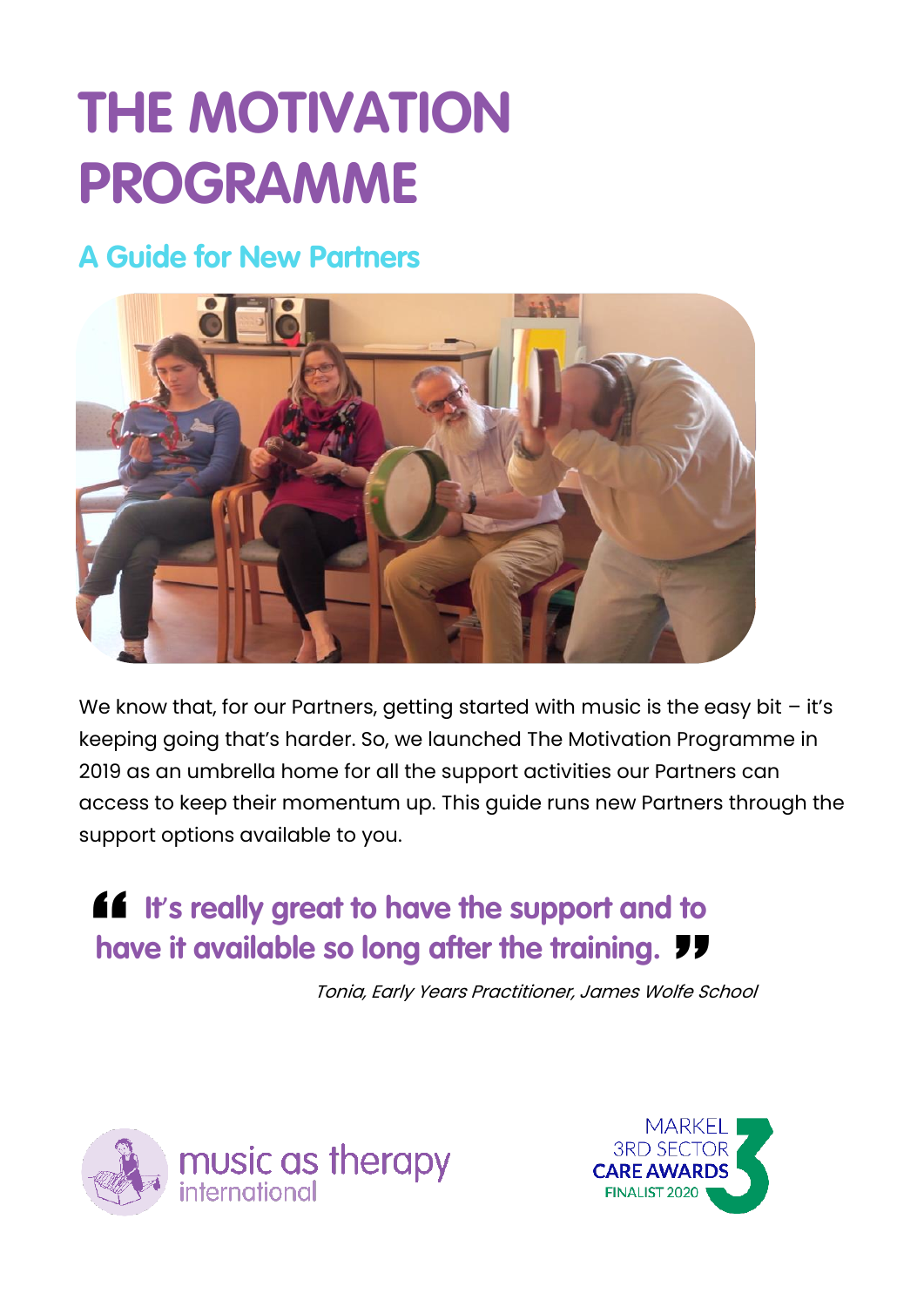

Congratulations on completing your training! You are now a Partner of Music as Therapy International. This also means you are a member of our growing UK Partner Network of care practitioners and educators across the UK, who know how to use the unique interactive music-making approach.

Now you're a Partner, the charity is here to support you with your music practice for as long as you need us. You can always get in touch to ask for support – to troubleshoot challenges, celebrate successes, discuss new activity ideas or kickstart your sessions again.

#### **The Motivation Programme**

We know that your training project leaves you inspired and excited to run music sessions, but sometimes you need help to keep them going. This is where The Motivation Programme comes in. This is the umbrella for our support offer, open to all Partners for as long as you need it. It includes all the resources and opportunities outlined in this guide.



#### **Follow-Up and Support Visits**

All Partner Settings are offered a Follow-Up Visit, usually over a half day 3-6 months post-training, led by the music therapist who delivered your project. This

will provide you with further guidance, support and encouragement in your use of music, and provides an opportunity to celebrate your successes. You will also be offered an additional Support Visit after a year if you feel it would further develop your music practice.

"**Thanks for today, I felt like I learned a lot more with some 1-1 training and got a lot out of it, and thoroughly enjoyed it.**" Steph, Care Practitioner,

Moss Park Residential Home

#### **CPD Events**

We offer free online and in-person Continued Professional Development Events, during which you can discuss anything and everything music related, with a professional music therapist and other Partners working in the UK care sector. All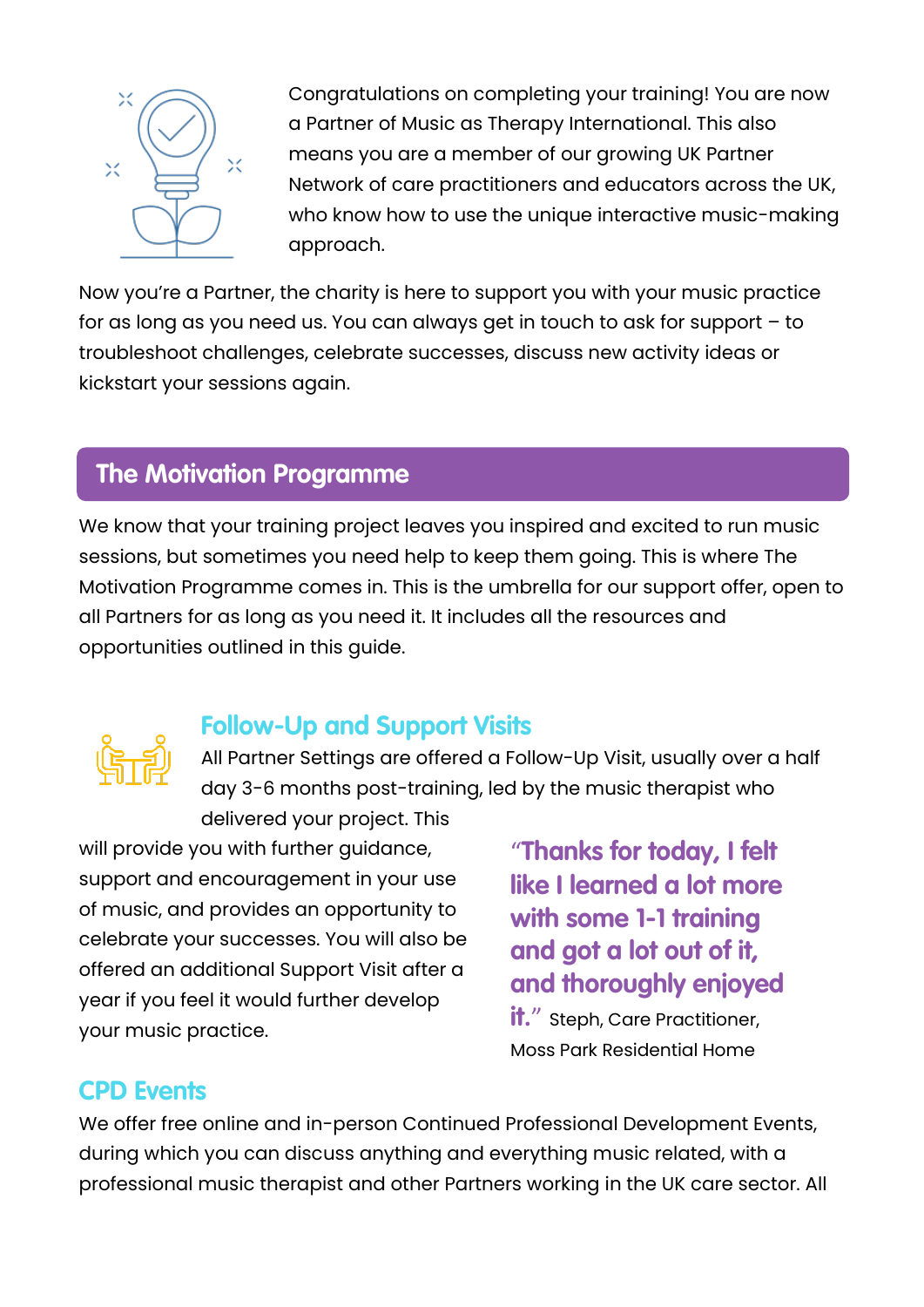CPD participants receive a pair of egg shakers and a CPD certificate You can also offer to host a CPD Event - just send us an email to let us know you're interested to do so. The Events are advertised on our website, social media and Interactive Music-Maker mailing list.

"**I enjoyed meeting everyone and sharing experiences. I have taken with me fantastic ideas with which I will improve my practice.**"

Ewa, Early Years Practitioner

#### **Accessible Online Resources**

You can download our Evidence Bases, Activity Books, Covid-19

Activity Guidance, on our Resources Page, looking for the versions relevant to your client group. Here, you'll also find general short 'Activity Picks' for you to try out. Just use the drop-down menu to select 'UK' and the client group you work with, and browse. Remember, our email bulletins contain resources from external organisations that may interest you.

"**I have seen both the newsletter and the resource book and they are both great. The resource book was very comprehensive with so much useful information.**" Jo, Support Worker, Carers Trust



#### **The Partner Bulletin**

This is a great outlet for sharing stories, activities, and Partner news from across the UK. You'll find instrument giveaways, invitations to

contribute, and opportunities to ask our music therapists your questions or learn from those asked by other Partners. You will be automatically enrolled to receive future editions (you can unsubscribe at any time). The section above, on Resources, explains how to browse past copies.

"**Thanks for this. The newsletter is great! Useful feedback in a format that works well for busy practitioners.**" Ali, Early Years Lead, Waterways Nursery

#### **The Role of Music: The Evidence Base**

You can download our most recent Evidence Bases, drawn from the 2nd edition of our comprehensive Research Summary (2020), on our Resource page. These guides summarise the research underpinning music therapy practice for different client groups. They are useful for showing family